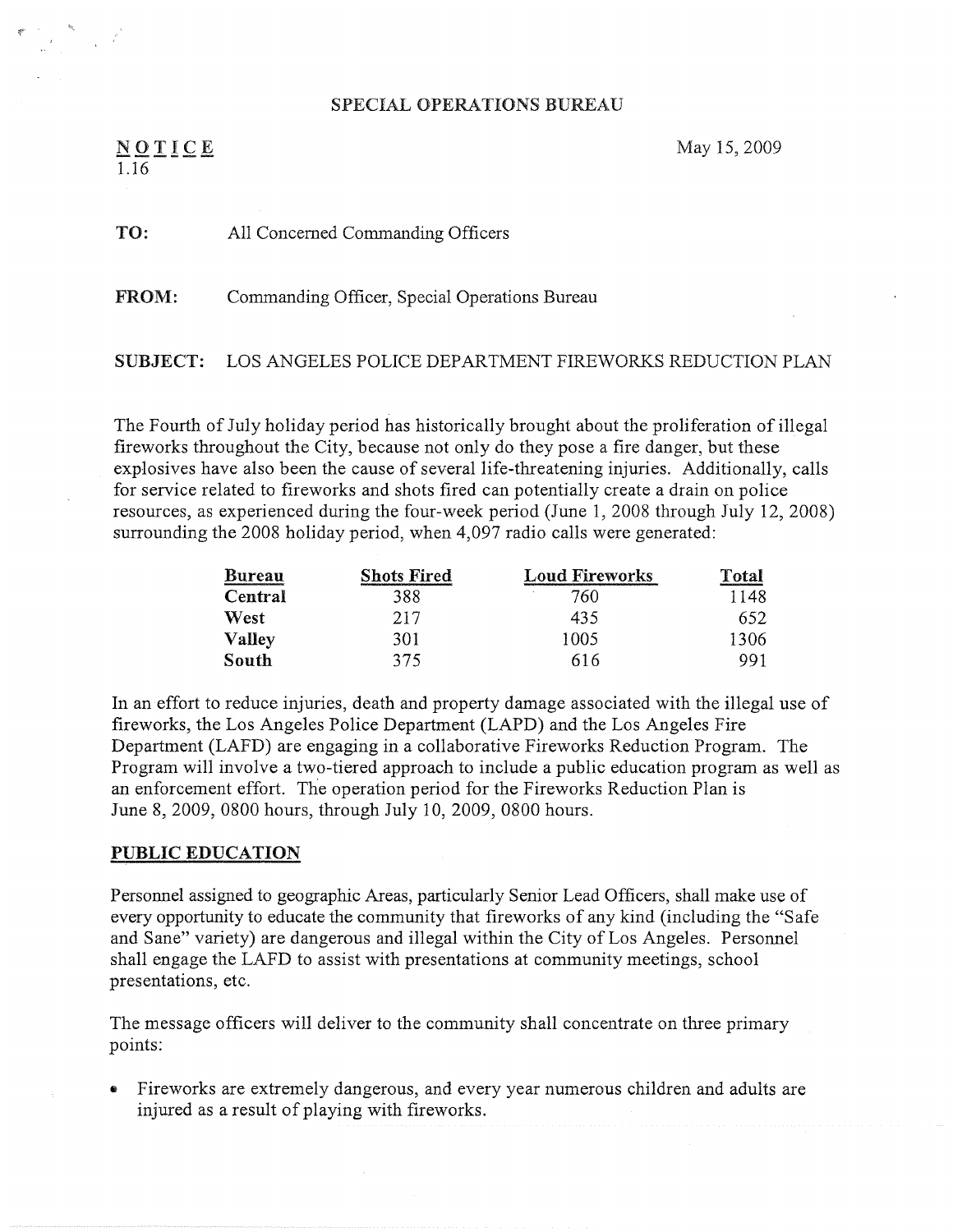# All Concerned Commanding Officers Page 2 1.16

 $\frac{1}{\sqrt{2\pi\epsilon}}\frac{1}{\sqrt{2\pi\epsilon}}\frac{1}{\sqrt{2\pi\epsilon}}\frac{1}{\sqrt{2\pi\epsilon}}\frac{1}{\sqrt{2\pi\epsilon}}\frac{1}{\sqrt{2\pi\epsilon}}\frac{1}{\sqrt{2\pi\epsilon}}\frac{1}{\sqrt{2\pi\epsilon}}\frac{1}{\sqrt{2\pi\epsilon}}\frac{1}{\sqrt{2\pi\epsilon}}\frac{1}{\sqrt{2\pi\epsilon}}\frac{1}{\sqrt{2\pi\epsilon}}\frac{1}{\sqrt{2\pi\epsilon}}\frac{1}{\sqrt{2\pi\epsilon}}\frac{1}{\sqrt{2\pi\epsilon}}\frac{1}{\sqrt{2\$ 

- ~ There is a very high degree of fire danger from fireworks, especially during the dry brush season.
- • Fireworks of any kind (including the "Safe and Sane" variety} are illegal within the <sup>C</sup>ity of Los Angeles, and law enforcement wi11 enforce appropriate laws.

<sup>C</sup>ommunity members who wish to observe fireworks displays are encouraged to attend one of the many professional shows put on throughout the City. These locations maybe obtained by visiting the website at www.safejuly4th.org.

<sup>T</sup>o support this effort, the City wi11 fund televised public service announcements, newspaper advertisements, post educational materials on bus tails, and distribute flyers during the <sup>w</sup>eeks preceding July 4, 2009.

# **ENFORCEMENT GUIDELINES**

<sup>T</sup>here are several levels of enforcement that are available to officers in regard to fireworks management. Officers may consider one or mare of the following legal avenues:

- Section 57.55.01 Los Angeles Municipal Code: It is illegal for any person to use, give, possess, sell, or discharge any fireworks within the City limits. This section <sup>i</sup>s generally utilized for individuals with a small amount of fireworks possessed <sup>f</sup>or personal or family use. Adults may be issued a Release from Custody (RFC) <sup>c</sup>itation for this violation. juveniles maybe cited utilizing a Personal Service Citation.
- <sup>S</sup>ection 12677 Health and Safety Code: It is a misdemeanor for any person to possess dangerous fireworks without a permit. This section is used for persons in <sup>p</sup>ossession of larger amounts of fireworks, including M-80 type devices, and <sup>f</sup>ireworks that are obviously not for personal use. Officers should be able to <sup>a</sup>rticulate that the materials are not for personal use, as well as the fact the <sup>p</sup>ossessor does not have a permit (i.e. is not engaged in legal sales in another <sup>j</sup>urisdiction where it is permitted). Violations of 12677 Health and Safety Code <sup>s</sup>hould be handled by physical arrest; not RFC or citation.

<sup>T</sup>he items listed below are EXTREMELY DANGEROUS. The Bomb Squad, Emergency <sup>S</sup>ervices Division, shall be contacted for advice prior to transporting the below-listed items.

- Any fireworks that appear to be modified, improvised or homemade.
- Any fireworks that may be deteriorated or leaking powder.

NOTE: M-80 type devices shall only be transported or stored by members of the Bomb Squad. When officers encounter M-80 type devices, immediately notify the Bomb Squad.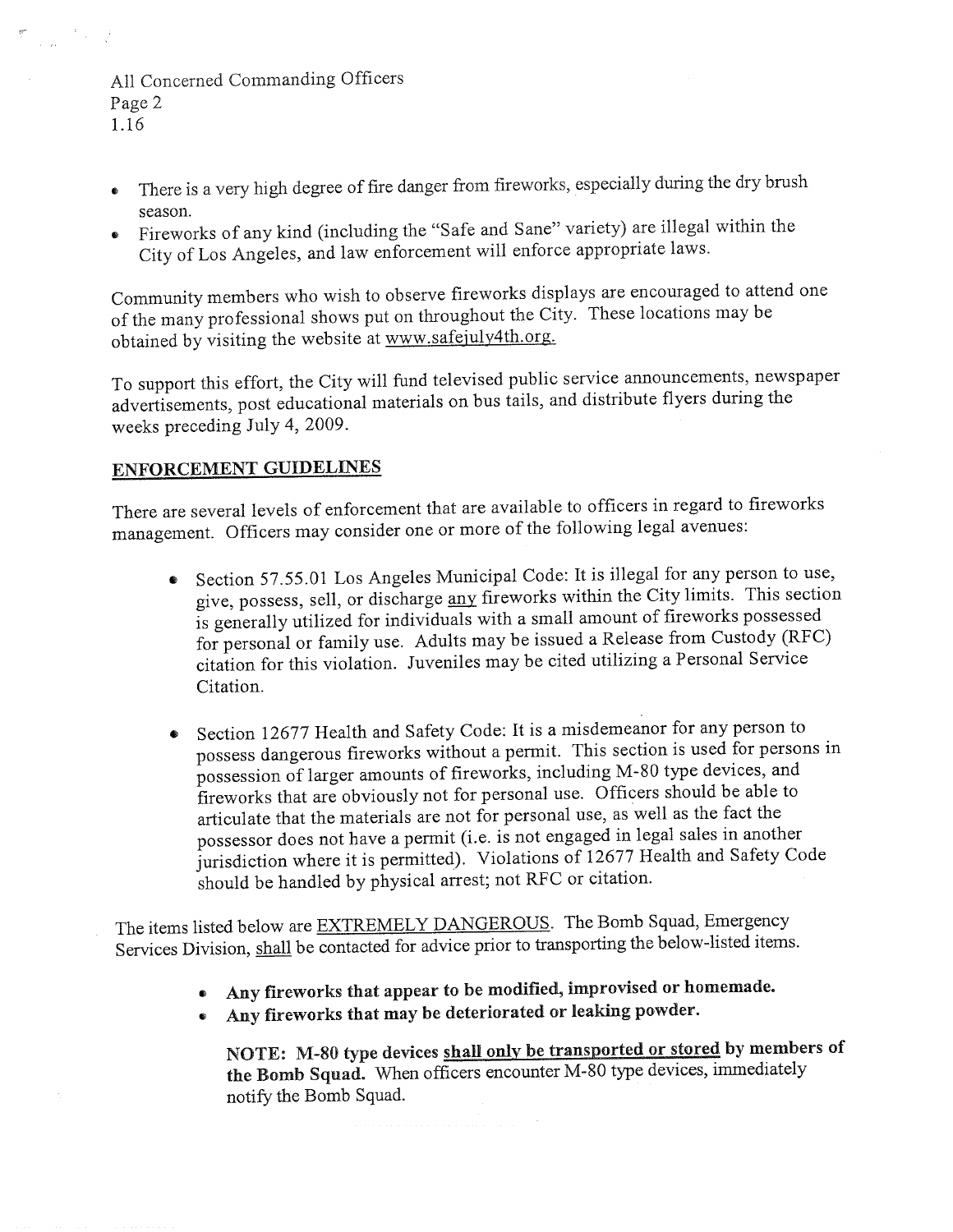All Concerned Commanding Officers Page 3 1.16

If there are any questions related to firework seizures, transportation and storage, immediately contact the bomb Squad, Emergency Services Division. Prior to providing booking approval for any firework or explosive-related arrests, watch commanders shall seek advice from Criminal Conspiracy Section personnel.

Officers are reminded to employ discretion based on circumstance(s), i.e., heavy call load and observation of a fireworks usage in a neighborhood (street level) with many participants and onlookers. The level of enforcement could constitute seizure of the fireworks and the issuance of a receipt for property taken into custody.

# HANDLING OR BOOKING OF FIREWORKS

Fireworks maybe temporarily stored at your geographical Area in a van or other vehicle of similar size. This vehicle should be parked in the shade and away from the gas pumps. After obtaining approval from on-duty or on-call Bomb Squad personnel, Area personnel may transport seized items and store them in the temporary location until they are picked up by Bomb Squad personnel. The expedited procedures listed below have been developed by the Bomb Squad to be utilized during the operational period.

## REQUIRED REPORTS FOR CONFISCATED FIREWORKS

- 1) A complete RFC with the suspect's thumbprint and photograph, if not in possession of identification. Include the officers' observations as to what they observed, heard and/or smelled. No evidence DR number is necessary during this operation period only.
- 2) Take a clear photograph of the fireworks.
- 3) Complete a detailed Property Receipt (LAPD Form10.10), including brand names, size and quantity.
- 4) Citing/arresting officers shall add their opinion that the items seized/booked are in fact fireworks. The opinion must be based on and supported by factual information.
- 5) Juveniles may be cited utilizing a Personnel Service Citation (LAPD Form 70-04.50.0) for the appropriate Los Angeles Municipal Code Section per existing Department policy.

# FIREWORKS STORAGE

- Fireworks may be temporarily stored at your Area in a van or other vehicle of similar size. This vehicle should be parked in the shade and away from the gas pumps.
- ~ Fireworks should be stored in separate prelabeled cardboard boxes (Safe  $&$  Sane, Dangerous Fireworks, Snap Caps).
- Do not stack boxes on top of each other. Fireworks are extremely sensitive to heat, shock, friction and pressure.
- Any snap caps seized must be packaged and stored away from all other fireworks. These items can start a fire with the slightest pressure.
- ~ Do not tape the boxes shut. The bomb squad will have to examine the contents prior to transportation and destruction.